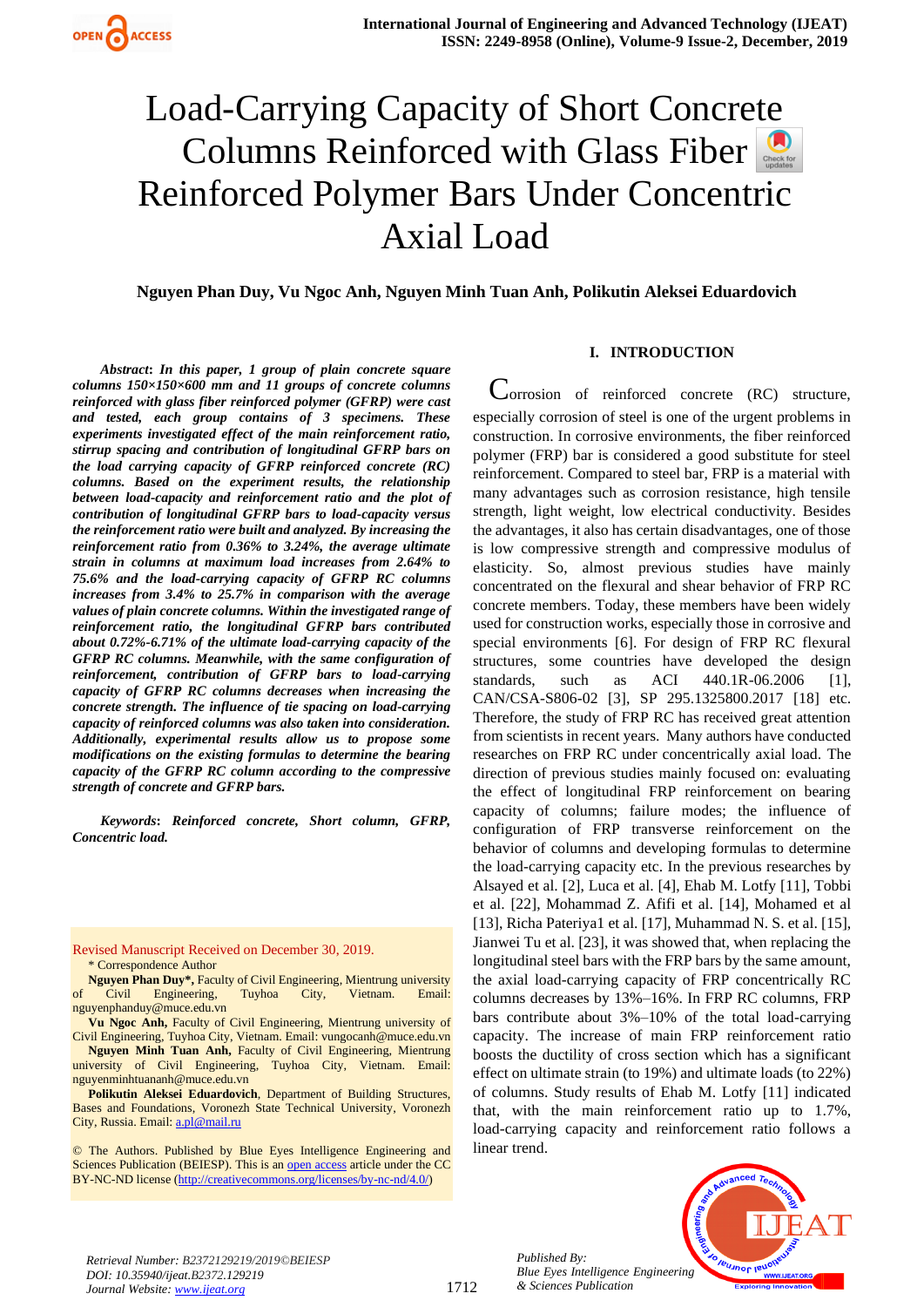Failure modes of axially loaded FRP RC columns mainly depend on the configurations of longitudinal and transverse reinforcements. However, due to low compressive elastic modulus of FRP bar, column failure occurs mainly by buckling [2]. Research results by Luca et al. [4] showed that, with the same volumetric ratio FRP bars have lower confinement to concrete than steel bars. Reducing tie spacing or using special type of stirrups like spirals can prevent buckling failure, strengthen the confinement to the longitudinal bars and core concrete, thereby, increase ductility and load-carrying capacity of FRP RC columns [13], [14], [21].

Based on the formula for traditional steel RC column, many authors suggest formulas to predict load-carrying capacity of short concentric GFRP RC columns *P u* :

$$
P_u = P_c + P_F \tag{1}
$$

where:  $P_c$  - bearing capacity of concrete section, this value is defined as for the traditional RC column, i.e.  $P_c = 0.85 f_c' (A_g - A_s);$   $P_F$  - bearing capacity of GFRP bars. Muhammad N. S. et al. [15] proposes to determine value *PF* based on the concrete ultimate strain of 0.003, accordingly  $P_F = 0.003 E_f A_f$ . Mohammad Z. Afifi et al. [14] made a similar suggestion, but took the concrete ultimate strain value of 0.002. Tobbi et al. [22] suggested considering the contribution of GFRP bars in compression to be equal to 35% of GFRP tensile strength, i.e.  $P_F = 0.35 f_y A_f$ .

Ehab M. Lotfy [11] developed a general formula to predict axial load capacity *N* of the GFRP RC columns:

$$
N = 0.4 f_{cu} A_c + 0.75 f_{y} A_{sc}
$$

where: *fy* - yield strength of GFRP; *Asc* - cross section area of main reinforcement; *fcu* - ultimate compressive strength of the concrete;  $A_c$  - cross section area of concrete.

Muhammad N.S. Hadi et al. [8] suggested following formula in which the confinement effect was taken into account:

$$
P_{\text{specimen}} = f_{fb}A_{bar} + f_{c,core}A_{c,core} + f_{c,cover}A_{c,cover}
$$
 (3)

Despite the availability of a considerable amount of experimental data, there are still some gaps in assessing the behavior of GFRP RC columns. Firstly, the relationship between reinforcement ratio and load-carrying capacity has just been evaluated within a narrow range of reinforcement ratio (from 0% to 1.7%). Secondly, contribution of GFRP bars to load-carrying capacity of GFRP RC columns has not been sufficiently studied with limited concrete grades and reinforcement ratios. This article fills the above mentioned gaps by assessing the behavior of GFRP RC columns with a wide range of GFRP reinforcement ratio up to 3.24% and evaluating contribution of GFRP bars to load-carrying capacity of these columns within the same range of reinforcement ratios and varied concrete grades.

## **II. MATERIALS & EXPERIMENTAL PROCEDURES**

## **A. Materials**

## **Concrete**

In this study, we use 2 concrete mixes to clarify the effect of longitudinal GFRP bars on the load-bearing capacity of GFRP RC columns corresponding to concrete grades (Table-I). The concrete mixtures consist of fine and medium sands, 10 mm and 20 mm coarse aggregates and water. All used aggregates meet current Vietnamese Standards [12], [19], [19]. Cubic strength of concretes *R* will be determined experimentally on cubes 150 mm×150 mm×150 mm, cylindrical and prismatic compressive strength  $(f_c \text{' and } R_b)$ are determined empirically through the cubic strength:

$$
f'_c = 0, 8R
$$
 [23] and  $R_b = (0, 77 - 0, 001R)R$  [20].

**Table- I: Concrete mixture for testing specimens**

| <b>Symbol</b>   | Cement PCB40, kg                   | Sand, $m^3$ | $\int$ Gravel, $m^3$                           | Water, lit                 |
|-----------------|------------------------------------|-------------|------------------------------------------------|----------------------------|
| M1 <sup>a</sup> | 293                                | 0.466       | 0.847                                          | 195                        |
| $M2^b$          | 390                                | 0.427       | 0.829                                          | 195                        |
|                 | $\sim$ $\sim$ $\sim$ $\sim$ $\sim$ | $\cdots$    | $\mathbf{v}$ and $\mathbf{v}$ and $\mathbf{v}$ | $\cdots$ $\cdots$ $\cdots$ |

btained according to concrete mix B25 (Vietnam <sup>b</sup> Obtained according to concrete mix B35 (Vietnamese standard [20])

## **GFRP bars for longitudinal and transverse reinforcement**

All GFRP bars used in experiment are provided by FRP VIETNAM., JSC [7]. In order to increase the bond strength between the GFRP bars and the concrete, the surface of the GFRP were made with transverse spiral grooves. Stirrups were made from GFRP-6 bar. For longitudinal reinforcement we use GFRP-6, GFRP-8, GFRP-10, GFRP-12 and GFRP-14. Technical specifications for GFRP bars are shown in Table- II. The tensile stress-strain diagram of the GFRP bar is illustrated in **[Fig. 1](#page-1-0)** [10].

**Table- II: Technical specifications for GFRP [7]**

| Bar     | <b>Outside</b><br>diameter,<br>mm | <b>Cross</b><br>section<br>area. $mm2$ | <b>Tensile</b><br>strength,<br>MPa | <b>Modulus</b><br>oť<br>elasticity,<br><b>MPa</b> | <b>Strain</b><br>at<br>peak<br>stress,<br>$\frac{6}{9}$ | <b>Adhesion</b><br>stress,<br><b>MPa</b> |
|---------|-----------------------------------|----------------------------------------|------------------------------------|---------------------------------------------------|---------------------------------------------------------|------------------------------------------|
| GFRP-6  | $6 + 0.5$                         | $19.62 \pm 8\%$                        |                                    |                                                   |                                                         |                                          |
| GFRP-8  | $8 + 0.5$                         | $33.16 \pm 8\%$                        |                                    |                                                   |                                                         |                                          |
| GFRP-10 | $10+0.5$                          | $56.71 \pm 8\%$                        | 970                                | 44300                                             | $1 - 3$                                                 | 12                                       |
| GFRP-12 | $12+0.5$                          | $86.54 \pm 8\%$                        |                                    |                                                   |                                                         |                                          |
| GFRP-14 | $14\pm 0.5$                       | $122.65 \pm 8\%$                       |                                    |                                                   |                                                         |                                          |



<span id="page-1-0"></span>**Fig. 1. Tensile stress-strain diagram of GFRP bars [10]**



*Retrieval Number: B2372129219/2019©BEIESP DOI: 10.35940/ijeat.B2372.129219 Journal Website[: www.ijeat.org](http://www.ijeat.org/)*

 $(2)$ 

*Published By:*

*& Sciences Publication*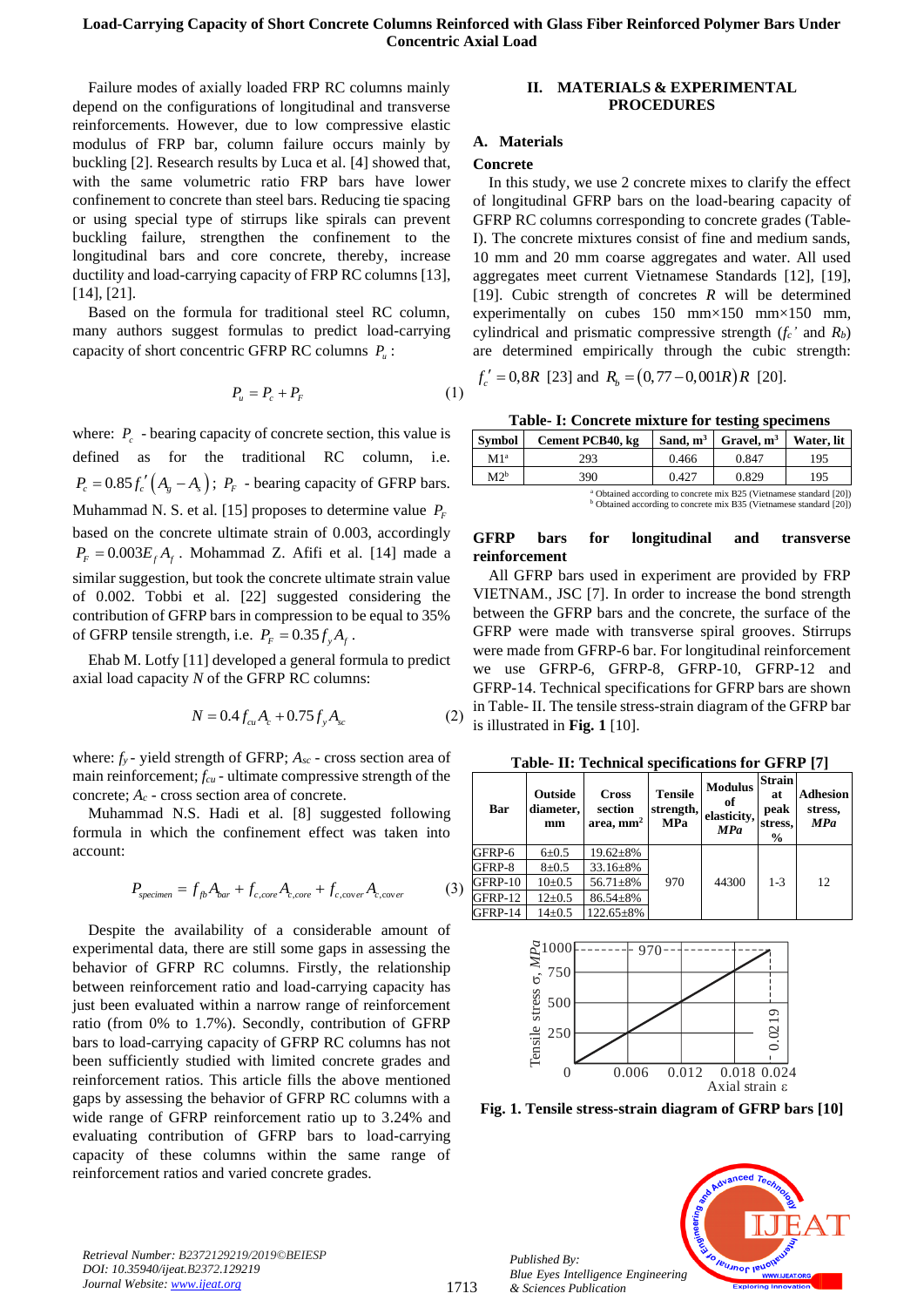

The compression test of GFRP bar is a complex issue and has also been of interest to many scientists. Wu Wei-Pin [24] reported that, the compressive strength of GFRP was about 45% of tensile strength. Similarly, Kobayashi and Fujisaki [9] concluded the compressive strength of the GFRP bars varied from 30% to 40% of their corresponding tensile strength. Deitz et al. [5] tested forty-five GFRP bars #15 in compression and pointed out that, GFRP bar failed by crushing, the ultimate compressive strength was approximately 50% of the ultimate tensile strength and Young's modulus in compression was the same as in tension. Qasim S. Khan et al. [16] tested GFRP (D15.9 mm, 80 mm long) in compression according to ASTM D695-10 with some modifications. The experimental outcomes revealed that, the ultimate strength and modulus of elasticity of GFRP bars in tension are 1.67 and 1.59 times greater than in compression respectively, and the compressive stress-strain relationship follows a linear trend until failure. Based on the findings of Qasim S. Khan and the results of tensile test of GFRP bar as indicated in **[Fig. 1](#page-1-0)**, we determine the compressive strength and elasticity modulus in compression of current GFRP bars  $R_{fc} = 581$  MPa and  $E_{fc} = 27930$  MPa respectively and compressive stress-strain diagram has linear type.

#### **B. Configuration of specimens**

To achieve the research objectives, we manufactured one group of plain concrete columns and 10 groups of short concrete columns longitudinally and transversely reinforced with GFRP bars; each group consists of three identical columns in order to increase the accuracy of the test (). Groups differ in the reinforcement ratio the tie spacing and the concrete grade. The total area of longitudinal reinforcement  $A_f$  varies from 82.4 mm<sup>2</sup> to 728.0 mm<sup>2</sup>, the reinforcement ratio  $\mu_f$  correspondingly varies from 0.37% to 3.24%. Tie spacings are 50 mm; 100 mm and 200 mm. Groups of columns from #2 to #8 have the same concrete mix and configuration of stirrups but differ in reinforcement ratio; these columns together with the group #1 are used to study the load-carrying capacity and longitudinal reinforcement ratio relationship. Groups of columns # 5, #9 and #10 differ in tie spacing; these specimens are used to investigate the effect of tie spacing to the load-bearing capacity of the GFRP RC columns. Group of columns #7 and #11 differ only in concrete mix, these groups of columns are used to evaluate the contribution of the GFRP bars to the bearing capacity of the columns with different grades of concrete.

|  |  |  | Table- III: Test matrix |
|--|--|--|-------------------------|
|--|--|--|-------------------------|

| Group of       | Specimen ID <sup>a</sup> |             | Longitudinal reinforcement |             | <b>Transverse</b><br>reinforcement |                    |
|----------------|--------------------------|-------------|----------------------------|-------------|------------------------------------|--------------------|
| <b>Columns</b> |                          | <b>Bars</b> | $A_f$ , mm <sup>2</sup>    | $\mu_f$ , % |                                    | <b>Bar</b> Spacing |
| #1             | $M1-i$                   |             |                            |             |                                    |                    |
| #2             | $M1-4F6-F6S100-i$        | 4F6         | 82.4                       | 0.37        | F6                                 | $100 \text{ mm}$   |
| #3             | $M1-4F8-F6S100-i$        | 4F8         | 139.6                      | 0.62        | F <sub>6</sub>                     | $100 \text{ mm}$   |
| #4             | M1-4F10-F6S100-i         | 4F10        | 238.8                      | 1.06        | F <sub>6</sub>                     | $100 \text{ mm}$   |
| #5             | M1-4F12-F6S100-i         | 4F12        | 364.0                      | 1.62        | F6                                 | $100 \text{ mm}$   |
| #6             | M1-8F10-F6S100-i         | 8F10        | 477.6                      | 2.12        | F6                                 | $100 \text{ mm}$   |
| #7             | M1-4F14-F6S100-i         | 4F14        | 516.0                      | 2.29        | F <sub>6</sub>                     | $100 \text{ mm}$   |
| #8             | M1-8F12-F6S100-i         | 8F12        | 728.0                      | 3.24        | F <sub>6</sub>                     | $100 \text{ mm}$   |
| #9             | $M1-4F12-F6S50-i$        | 4F12        | 364.0                      | 1.62        | F <sub>6</sub>                     | $50 \text{ mm}$    |
| #10            | M1-4F12-F6S200-i         | 4F12        | 364.0                      | 1.62        | F6                                 | $200 \text{ mm}$   |
| #11            | M2-4F14-F6S100-i         | 4F14        | 516.0                      | 2.29        | F6                                 | $100 \text{ mm}$   |

<sup>a</sup> Each specimen is identified with four codes separated by hyphen (-): the first code (M1, M2) refers to concrete mix; the second code  $(4F6, 4F8)$  identifies the number and diameter of longitudinal GFRP bars; the third code (F6S100, F6S50 ….) denotes the diameter and tie spacing and the last code (*i*=1, 2,

*Retrieval Number: B2372129219/2019©BEIESP DOI: 10.35940/ijeat.B2372.129219 Journal Website[: www.ijeat.org](http://www.ijeat.org/)*

3) shows the order of specimens in group;  $\mu \in A \setminus A$ ;  $A$  – net cross-sectional area).

The dimensions of tested columns 150 mm $\times$ 150 mm $\times$ 600 mm were chosen in line with the condition and capacity of the available testing facility in the laboratory and to eliminate the effect of friction on the ends of columns. The longitudinal rebars are cut into pieces with a length of 580 mm (protection concrete cover at both ends is 10 mm). The GFRP ties are flexed at factory. The longitudinal GFRP bars are located around the perimeter of the column cross section (4 bars or 8 bars) with the concrete cover of 20 mm. Longitudinal GFRP bars and stirrups are tied with soft steel wire. In order to prevent crushing at the ends of column, thereby ensure failure at the middle of the column, the two ends of the columns are reinforced with steel nets. The reinforcement configurations of the tested columns are shown in **[Fig. 2](#page-2-0)** and **[Fig. 3](#page-2-1)**.



<span id="page-2-0"></span>**Fig. 2. Details and configuration of the testing columns**



**Fig. 3. Reinforcement cage for GFRP RC columns**

<span id="page-2-1"></span>Columns were cast horizontally in steel prism mound. Concrete was vibrated using an electric vibrator to compact and remove air bubbles. In addition to casting columns, we also cast cubes 150 mm×150 mm×150 mm to determine the average cubic compressive strength of concrete  $R_m$ . The specimens were covered with wet hessian to maintain the moisture conditions.

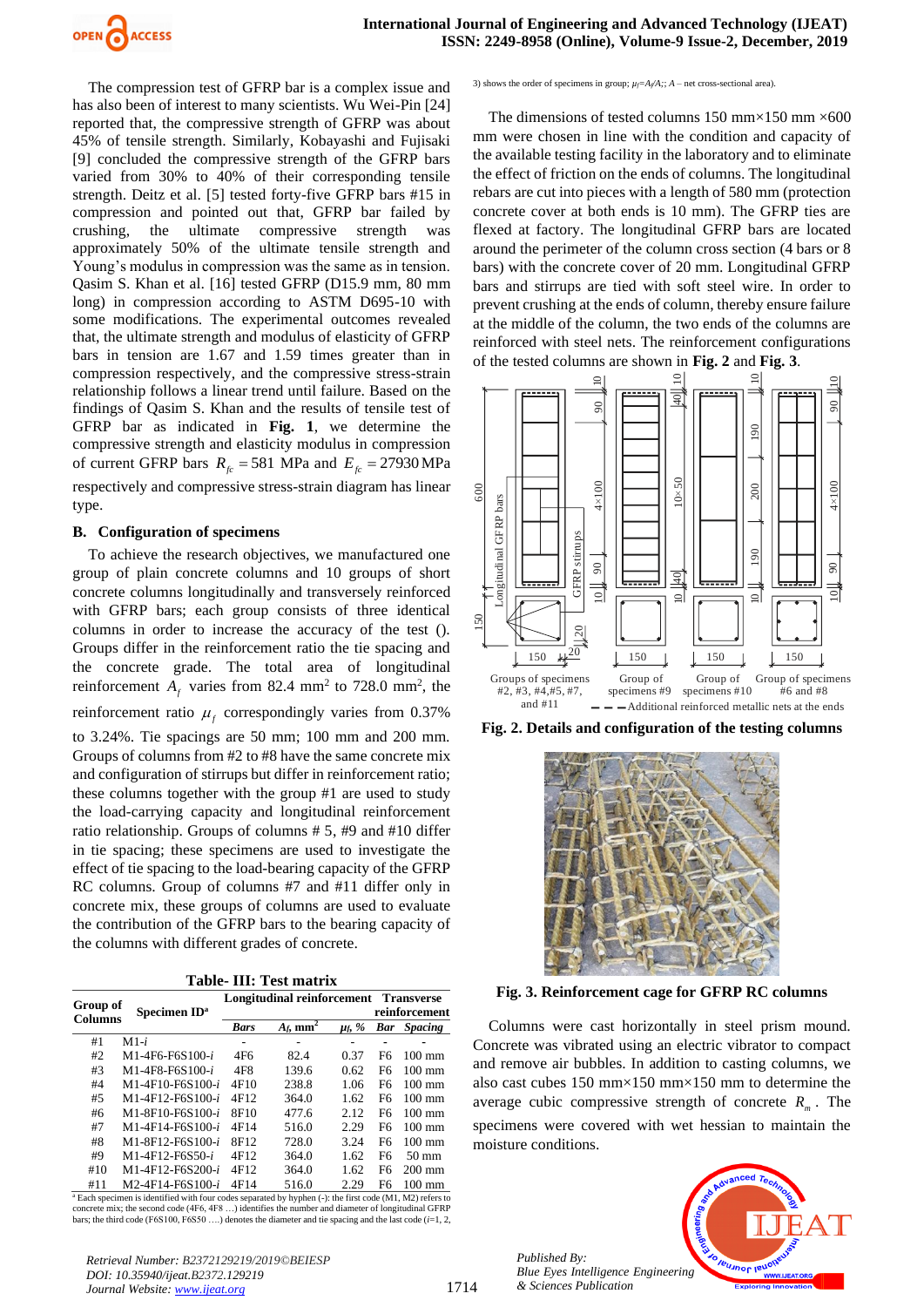## **Load-Carrying Capacity of Short Concrete Columns Reinforced with Glass Fiber Reinforced Polymer Bars Under Concentric Axial Load**

After 24 hours from the casting time, remove the formwork and continue curing. The curing process lasted 28 days, then the columns were cleaned, the actual section sizes were re-measured, the top and bottom ends were smoothened before testing.

## **C. Test program and instrumentation**

**[Fig. 4](#page-3-0)** shows the test setup and instrumentation employed to investigate the compression behavior of the GFRP RC columns. The columns were supported at both ends with two pairs of 8 mm thick steel plate. To fill the gaps between the steel plates and the surfaces of specimens, ensure uniform distribution of the applied load across the cross section and avoid eccentricity during loading we use two rubber planks.

The columns are tested using the universal testing machine with a maximum scale of 100 tons. The axial strains in concrete and longitudinal GFRP bars at the middle of the columns are measured by strain gauges (**[Fig. 4](#page-3-0)**). Data from strain gauges are collected by STS-WIFI system.

Initially, we carry out preliminary loading on the column to the load about 10% of the expected failure load to check eccentricity. If necessary, rotate specimen by  $90^{\circ}$  to eliminate eccentricity. Then the load is continued evenly until the column is destroyed. The loading speed on specimens is controlled according to the average stress in concrete 0.6±0.1 MPa. In addition to the column tests, cubes of 150 mm×150 mm×150 mm are also tested.



<span id="page-3-0"></span>**Fig. 4. Test setup and instrumentation**

## **III. TEST RESULTS AND DISCUSSION**

#### **A. Strain distribution in concrete and GFRP bars**

From the experimental results, we develop graphs showing the relation between axial load and strains in concrete and GFRP bars curves. **[Fig. 5](#page-3-1)** and **[Fig. 6](#page-3-2)** illustrate the curves for two typical GFRP RC columns M1-4F12-F6S100-2 and

*Retrieval Number: B2372129219/2019©BEIESP DOI: 10.35940/ijeat.B2372.129219 Journal Website[: www.ijeat.org](http://www.ijeat.org/)*

M1-4F14-F6S100-3. From this figure it can be seen that, in the GFRP RC column, because the adhesion concrete and GFRP bars work together as a whole, so the axial strains in these two materials grows almost similarly.



<span id="page-3-1"></span>**Fig. 5. Axial load versus strains curves for column M1-4F12-F6S100-2**



<span id="page-3-2"></span>**Fig. 6. Axial load versus strains curves for column M1-4F14-F6S100-3**

The relative load and average strain curves for GFRP RC columns (groups #2 to #10) and plain concrete columns #1 are presented in **[Fig. 7](#page-3-3)** and **[Fig. 8](#page-4-0)** respectively. Due to the limitations when measuring with a strain gauge, we were only able to obtain strains to the maximum load  $\varepsilon_{\mu}$  (the beginning of the failure stage).



**Notes about chart legend on [Fig. 7:](#page-3-3)**

<span id="page-3-3"></span>**Fig. 7. Relative axial load versus axial strain in GFRP RC columns**

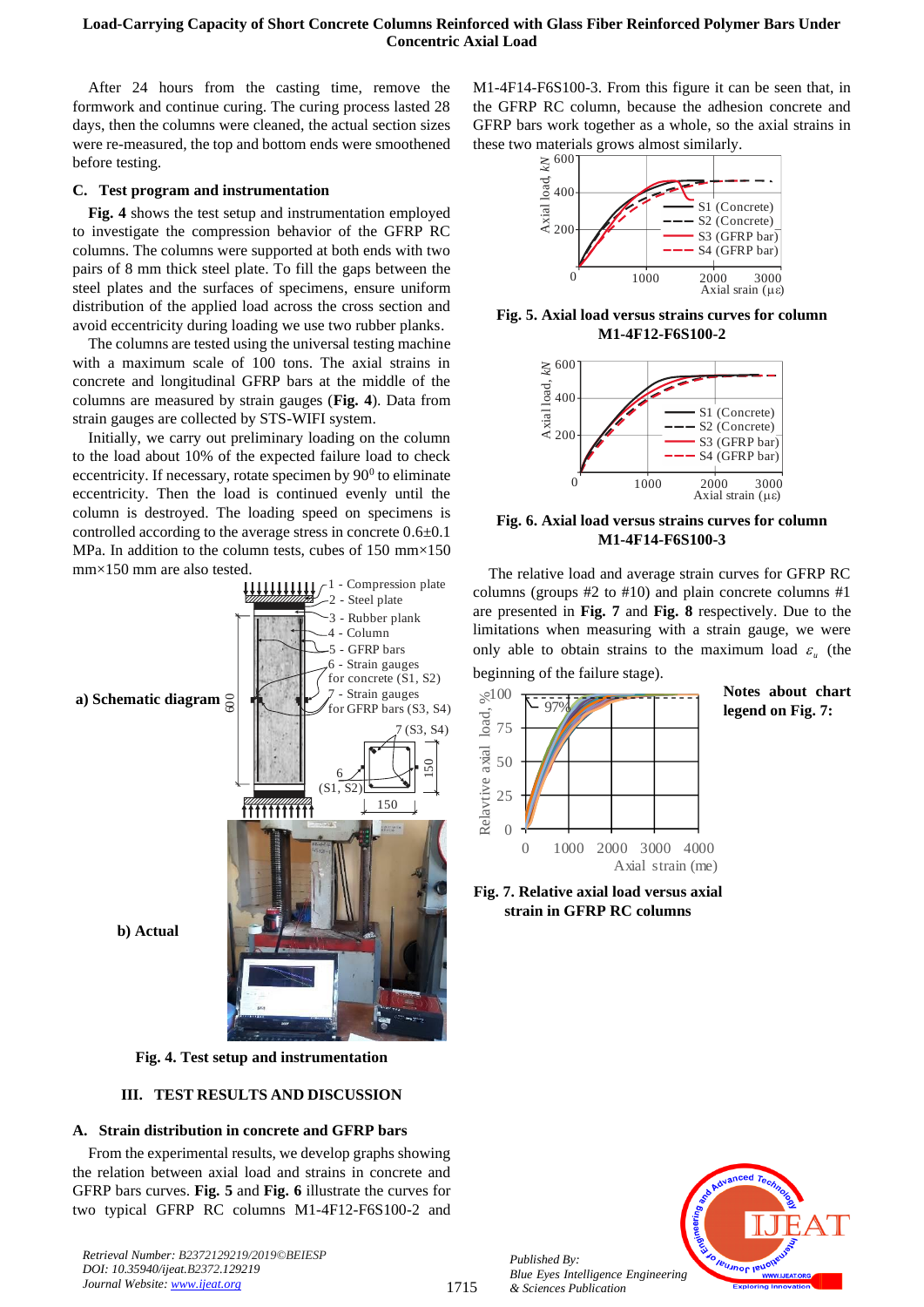

<span id="page-4-0"></span>

It can be seen in [Fig. 7](#page-3-3) and [Fig. 8](#page-4-0), from the beginning of loading to the maximum load, the behavior of GFRP RC columns is divided into two stages (the boundary between these stages is shown by a dashed line). The first stage is considered a linear relationship between the load and the strain in which the strains nearly increase proportionally with the applied load. The second stage is close to the failure load, in this stage strains develop rapidly, especially plastic strains. For the group of plain concrete columns, the boundary of the two stages is about 93% of the failure load (**[Fig. 8](#page-4-0)**). Meanwhile, in GFRP RC columns, due to the contribution of GFRP bars, the elastic stage is extended, so stage 2 starts a little later in comparison with plain concrete columns. Consequently, the boundary between two stages occurred at nearly 97% of failure load (**[Fig. 7](#page-3-3)**).

To clarify the contribution of GFRP bars in increasing the extremes strains of the RC columns at ultimate load, a comparison of strains in the tested columns (Groups #1 to  $#10$ ) at the maximum load ( $\varepsilon$ <sub>u</sub>) are conducted (Table- IV). As can be seen from Table- IV, the strain in the group of plain concrete columns (Group #1) varies from 1364 με to 1592 με (average – 1489  $\mu \varepsilon$ ), while in the groups of GFRP RC columns, the value of strains varies from 1528 µε to 2614 µε, which is 2.64% to 75.6% higher than the average value in the plain concrete columns.

|  |  |  | <b>Table-IV: Test results</b> |
|--|--|--|-------------------------------|
|--|--|--|-------------------------------|

| <b>Groups</b><br>of | <b>Nonlinear regression</b><br>$P_u$<br>$R_m$<br>analysis results<br><b>Specimen ID</b><br>MPa kN |          |                  | $\varepsilon_u(\mu\varepsilon)$ | $P_f$<br>kN |     |
|---------------------|---------------------------------------------------------------------------------------------------|----------|------------------|---------------------------------|-------------|-----|
| columns             |                                                                                                   |          | $P_{u,cal}$ , kN | % error                         |             |     |
|                     | M1-1                                                                                              | 30.2460  | 467.3            | $-1.6$                          | 1364        |     |
| #1                  | $M1-2$                                                                                            | 30.2472  | 467.3            | 1.0                             | 1592        |     |
|                     | $M1-3$                                                                                            | 30.2 440 | 467.3            | $-6.2$                          | 1510        |     |
|                     | M1-4F6-F6S100-1                                                                                   | 29.9 436 | 478.3            | $-9.7$                          | 1821        | 4.1 |
| #2                  | M1-4F6-F6S100-2                                                                                   | 30.8 512 | 478.3            | 6.6                             | 1528        | 3.5 |
|                     | M1-4F6-F6S100-3                                                                                   | 29.6 470 | 478.3            | $-1.8$                          | 1530        | 3.5 |
| #3                  | M1-4F8-F6S100-1                                                                                   | 32.2 530 | 485.7            | 8.4                             | 2249        | 8.6 |
|                     | M1-4F8-F6S100-2                                                                                   | 28.8 510 | 485.7            | 4.8                             | 1566        | 6.0 |
|                     | M1-4F8-F6S100-3                                                                                   | 30.3 540 | 485.7            | 10.1                            | 2078        | 8.0 |

|     | M1-4F10-F6S100-1 | 32.2490  | 498.7                    | $-1.8$         | 15.3<br>2324 |
|-----|------------------|----------|--------------------------|----------------|--------------|
| #4  | M1-4F10-F6S100-2 | 28.8475  | 498.7                    | $-5.0$         | 13.9<br>2115 |
|     | M1-4F10-F6S100-3 | 28.7 468 | 498.7                    | $-6.6$         | 2202<br>14.5 |
|     | M1-4F12-F6S100-1 | 32.2 578 | 515.3                    | 10.8           | 18.4<br>1837 |
| #5  | M1-4F12-F6S100-2 | 28.8465  | 515.3                    | $-10.8$        | 17.3<br>1728 |
|     | M1-4F12-F6S100-3 | 30.3 510 | 515.3                    | $-1.0$         | 2326 23.3    |
|     | M1-8F10-F6S100-1 | 31.2 520 | 530.2                    | $-2.0$         | 21.5<br>1635 |
| #6  | M1-8F10-F6S100-2 | 28.7 542 | 530.2                    | 2.2            | 21.8<br>1655 |
|     | M1-8F10-F6S100-3 | 30.3 530 | 530.2                    | 0.0            | 25.1<br>1910 |
|     | M1-4F14-F6S100-1 | 28.8 506 | 535.2                    | $-5.8$         | 2156<br>30.7 |
| #7  | M1-4F14-F6S100-2 | 31.2 516 | 535.2                    | $-3.7$         | 25.9<br>1820 |
|     | M1-4F14-F6S100-3 | 30.3 528 | 535.2                    | $-1.4$         | 26.3<br>1848 |
|     | M1-8F12-F6S100-1 | 33.2 626 | 563.4                    | 10.0           | 39.9<br>1988 |
| #8  | M1-8F12-F6S100-2 | 28.7 522 | 563.4                    | $-7.9$         | 32.9<br>1638 |
|     | M1-8F12-F6S100-3 | 29.9 576 | 563.4                    | 2.2            | 31.5<br>1570 |
|     | M1-4F12-F6S50-1  | 32.2 579 | ÷,                       | L,             | 21.4<br>2133 |
| #9  | M1-4F12-F6S50-2  | 28.8470  | $\overline{\phantom{a}}$ | $\overline{a}$ | 19.7<br>1963 |
|     | M1-4F12-F6S50-3  | 30.3 483 | $\overline{a}$           | $\overline{a}$ | 26.2<br>2614 |
| #10 | M1-4F12-F6S200-1 | 32.2468  | L,                       |                | 1622<br>16.3 |
|     | M1-4F12-F6S200-2 | 28.8 491 | $\overline{a}$           |                | 21.4<br>2138 |
|     | M1-4F12-F6S200-3 | 30.3 494 | $\overline{a}$           |                | 17.0<br>1697 |
| #11 | M2-4F14-F6S100-1 | 43.2 612 |                          |                | 2158<br>30.7 |
|     | M2-4F14-F6S100-2 | 43.2 632 |                          |                | 27.5<br>1937 |
|     | M2-4F14-F6S100-3 | 43.2 642 |                          |                | 24.0<br>1687 |

## **B. Relationship between load-carrying capacity and reinforcement ratio**

During the experimental process, it is found that the first visible cracks in GFRP RC columns occur at a load from 91% to 96% of the maximum load. Due to the contribution of GFRP bars, after crack appearing, GFRP RC columns continue to absorb the load. The failure process of GFRP-RC columns occurs in the following sequence: first, the protective layer of concrete in the middle part of the column outside the reinforcement separates while the concrete core remains inside the reinforcement cage in the form of an hourglass; further with the increasing applied load, the confining material ruptures and the specimen is completely destroyed. (**[Fig. 9](#page-5-0)**). Failure modes of tested GFRP reinforced columns depend on the pitches of stirrups. In columns with sparse pitches of stirrups 100 mm and 200 mm, the column failure occurs by buckling of longitudinal bars. In columns with dense pitches of stirrups 50 mm, due to the small tie spacing, the longitudinal reinforcement becomes more stable, then the lateral expansion of the confinement core leads to an increase in deformation and stress in the stirrup. As a result, the core is broken first and then the column is completely destroyed.





**EUJNOF IEU**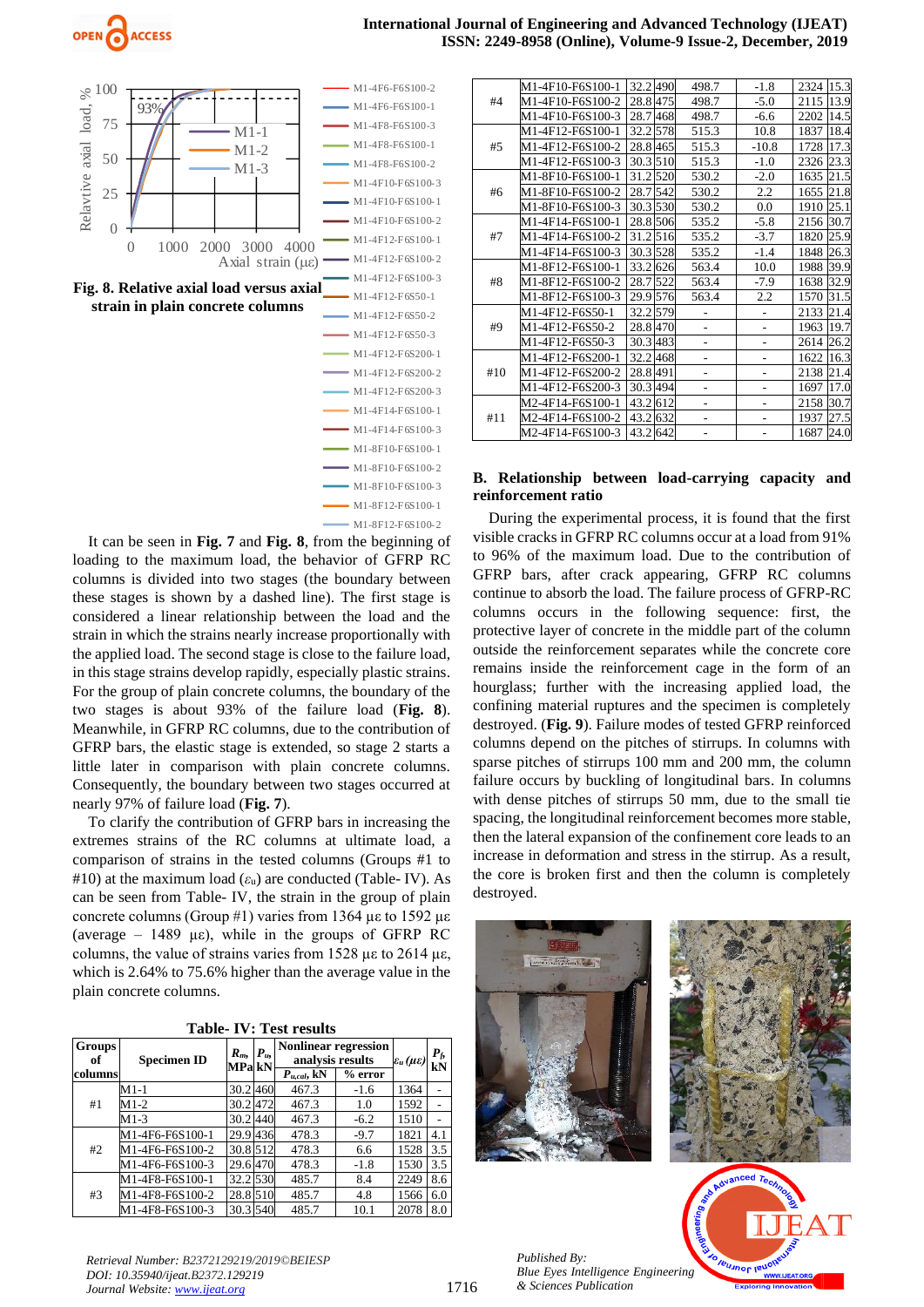#### **Load-Carrying Capacity of Short Concrete Columns Reinforced with Glass Fiber Reinforced Polymer Bars Under Concentric Axial Load**



**Fig. 9. Failure of the GFRP RC column specimens**

<span id="page-5-0"></span>The loading on columns is carried out following the above process until complete failure, the maximum load from the test is the load-carrying capacity  $P_u$ . The load-carrying capacity and average cubic strength of tested columns are indicated in the Table- IV. When changing GFRP reinforcement ratio from 0.36% to 3.24%, the average load-carrying capacity of the groups GFRP RC columns (groups #2 to #8) is 3.4% to 25.7% higher than the average bearing capacity of plain concrete columns (group #1).

By conducting a nonlinear regression analysis of the experimental data for the groups of columns with the same concrete mix #1 and stirrup configuration (Groups from #1 to #8), we obtain a suitable relationship between the main reinforcement ratio and the bearing capacity of tested columns as shown in **[Fig. 10](#page-5-1)**. It can be seen that, within the reinforcement ratio from 0% to 3.24% and current concrete mix #1, the relationship between the bearing capacity and the GFRP reinforcement ratio is almost linear and this relationship could be expressed as follows:

$$
P_u = 29.66\mu_f + 467.3\tag{8}
$$

According to the test results, the average bearing capacity of plain concrete columns is  $P_c = 457.33 \text{ kN}$ , which is approximately equal to the constant on the right side of expression (4). Therefore, equation (4) can be rewritten as follows:

$$
P_u = 29.66\mu_f + P_c \tag{5}
$$



<span id="page-5-1"></span>**Fig. 10. Load-carrying capacity versus GFRP reinforcement ratio**

#### **C.** *Influence of tie spacing on load-carrying capacity of GFRP RC columns*

As indicated above, the configuration of the transverse reinforcement remarkably affects the behavior of GFRP RC

*Retrieval Number: B2372129219/2019©BEIESP DOI: 10.35940/ijeat.B2372.129219 Journal Website[: www.ijeat.org](http://www.ijeat.org/)*

columns under pure axial load. Early studies in this field showed that, decreasing pitches of stirrups increases the confinement effect as well as limits transverse deformation. Consequently, the bearing capacity of the column rises. To clarify this, groups of columns #5, #9 and #10 were fabricated and tested (Table- III). The average load-carrying capacities of these groups are shown in **[Fig. 11](#page-5-2)**. It can be seen from the graph, the average bearing capacity of group with tie spacing 200 mm is 484.3 *kN*, which is 5.2% and 6.5% lower than the average bearing capacity of the groups with tie spacing 50 mm and 100 mm respectively. Meanwhile, the average bearing capacity of the groups with tie spacing 50 mm and 100 mm is almost the same, which suggests that, when the tie spacing is reduced to a certain value, its influence on load-carrying capacity is not significant.



<span id="page-5-2"></span>**Fig. 11. Load-carrying capacities of groups of columns with different tie spacings**

#### **D. Contribution of GFRP bars to load-carrying capacity**

(4) the tests and compressive modulus of elastic –  $P_f = \varepsilon_f E_{fc} A_f$ The contribution of GFRP bars is defined as the percentage of total axial force in the GFRP bars to maximum load -  $P_f$  /  $P_u$ , % (Table- IV). In which,  $P_f$  depends on the average strains in the GFRP bars at the maximum load picked up from

**[Fig. 12](#page-5-3)** illustrates response of the ratio  $P_f$  / $P_u$  to the change in reinforcement ratios. It can be seen that the contribution of GFRP reinforcement is positively related to the reinforcement ratios. In the range of reinforcement ratio from 0.36% to about 1.6%, this relationship is almost linear, futher incesing the reinforcement ratio the raising trend of ratio  $P_f$  /  $P_u$  decreases in comparison with reinforcement ratio. This can be explained as follows: increasing the longitudinal reinforcement ratio makes longitudinal bars more stable under axial load, which reduces the probability of buckling failure, resulting in higher strains at the maximum failure load (Table- IV).



<span id="page-5-3"></span>**Fig. 12. Contribution of GFRP bars to load carrying capacity** *Pf/R<sup>u</sup>* **versus reinforcement ratio curve**

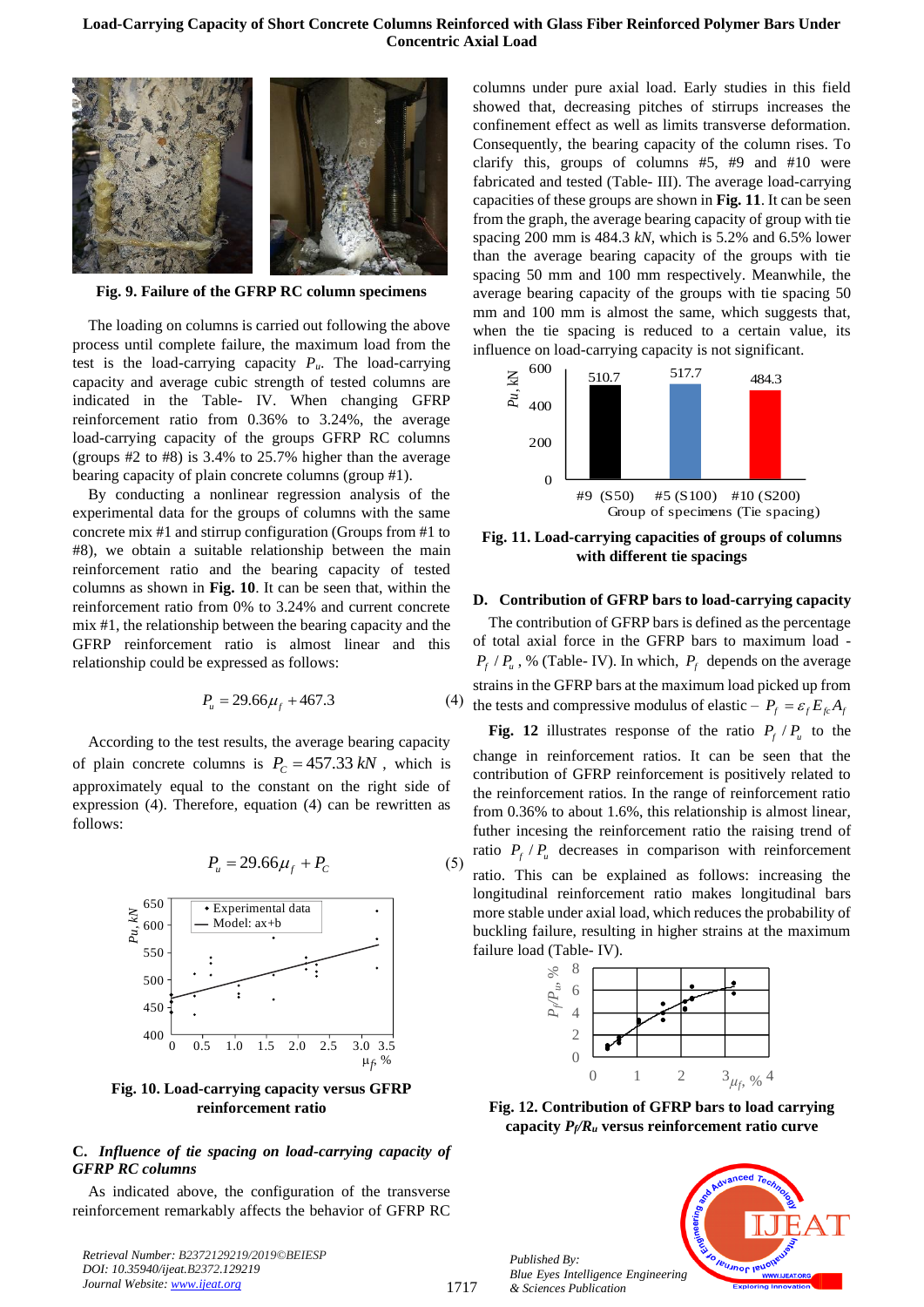

To identify the contribution of longitudinal reinforcement on the bearing capacity of the column when using different classes of concrete, groups of columns #7 and #11 with the same reinforcement but different classes of concrete were tested (Table- I). According to the test results, we compare the GFRP contribution of these groups of columns (**[Fig. 13](#page-6-0)**). The comparison result shows that, when increasing concrete strength, the contribution of longitudinal GFRP bars on the bearing capacity of the column decreases in comparison with lower concrete strength. This can be explained by two reasons: first - the bearing capacity of the column is largely determined by the strength of the concrete; second - the ultimate strain of the concrete decreases with increasing strength.



<span id="page-6-0"></span>**Fig. 13. Contribution of GFRP bars to load-carrying capacity of columns with different concrete grades**

## **E. Prediction of load-carrying capacity**

As indicated above, to calculate the bearing capacity of reinforced concrete columns, most authors use the tensile strength and elastic modulus of GFRP bars. Combining the formula for traditional reinforced concrete columns according to Vietnamese Standard 5574:2018 [20] and the compression test of GFRP bars conducted by Qasim [16], we propose the following formula to predict the bearing capacity of GFRP RC columns:

$$
P_u = R_b \left( A - A_{st} \right) + \varepsilon_u A_{st} E_{fc} \tag{5}
$$

where:  $A$  - the cross-sectional area of the column;  $A_{st}$  - total cross-sectional area of longitudinal GFRP bars;  $E_f$  - the elastic modulus of the GFRP bar in compression, which is 1.59 times less than the modulus of elasticity in tension [16];  $\varepsilon$ <sub>u</sub> - ultimate strain in concrete at maximum load. Basing on Vietnamese Standard 5574:2018 [20] and experimental results (Table- IV) we recommend this value should be equal 0.002. **[Fig. 14](#page-6-1)** shows the ratio of experimental maximum load to the theoretical ultimate capacity estimated by equations (1) and (6)  $(P_{u(exp)}/P_{u(theor)})$ . Results from equation (6) almost match the results from the formulas proposed by Mohammad Z. Afifi et al. [14] and Muhammad N. S. et al. [15]**,** which pointed out that the ratio of the experimental maximum load compared to the theoretical ultimate capacity ranged from 0.86 to 1.13. Meanwhile, according to the equation proposed by Tobbi et al. [22] this ratio varied from 0.94 to 1.34. Although formula (6) gives skewed results compared to the test results. However, it can be explained by the error of the experimental equipment and the influence of eccentricity during the experiment.



<span id="page-6-1"></span>**Fig. 14. Comparison of experimental maximum load with theoretical ultimate capacity**

#### **IV. CONCLUSION**

The results of experimental studies of 11 groups of reinforced concrete and concrete columns allow us to distinguish two typical stages of works of the columns from beginning loading to maximum load, to identify the relation between the reinforcement ratio and the bearing capacity of the columns and to clarify the contribution of GFRP bars to the load-carrying capacity with different reinforcement ratios and concrete grades. In addition, the influence of the tie spacing on the bearing capacity and failure modes of columns is also considered and the formula for predicting the load carrying capacity of GFRP RC columns are modified. Based on the experimental results presented in this study the following conclusions can be drawn:

- From beginning of loading on column specimens to maximum load, behavior of GFRP RC columns and plain concrete columns under instant axial load can be divided into two stages: elastic stage and failure stage;
- Within the studied longitudinal reinforcement ratios from 0% to 3.24% (groups #1 to #8), the relationship of the load-carrying capacity of GFRP RC columns and the reinforcement ratio is practically linear. According to the obtained results, it seems that the bearing capacity of the GFRP RC column will continue to increase as the reinforcement ratio exceeds 3.24%. Further studies should be conducted to examine the limit reinforcement ratio for GFRP RC columns;
- Configuration of transverse reinforcement greatly affects the bearing capacity and failure modes of the column. However, if the tie spacing is further reduced, the bearing capacity of the column is almost unchanged and the failure type of the column changes from buckling of longitudinal bars to the rupture of concrete core;
- Increasing the reinforcement ratio boosts the ultimate strains at the maximum load, so the contribution of GFRP bars to load-carrying capacity of GFRP RC columns increases gradually with reinforcement ratio. However, the increase in ultimate strain is limited. When the reinforcement ratio exceeds 1.6%, the relationship between the contribution of GFRP bars and the bearing capacity of columns is likely characterized by a curved shape and the contribution of GFRP bars tends to reach a fixed value at the reinforcement ratio from 3.24% onwards;



*Retrieval Number: B2372129219/2019©BEIESP DOI: 10.35940/ijeat.B2372.129219 Journal Website[: www.ijeat.org](http://www.ijeat.org/)*

*Published By:*

*& Sciences Publication*